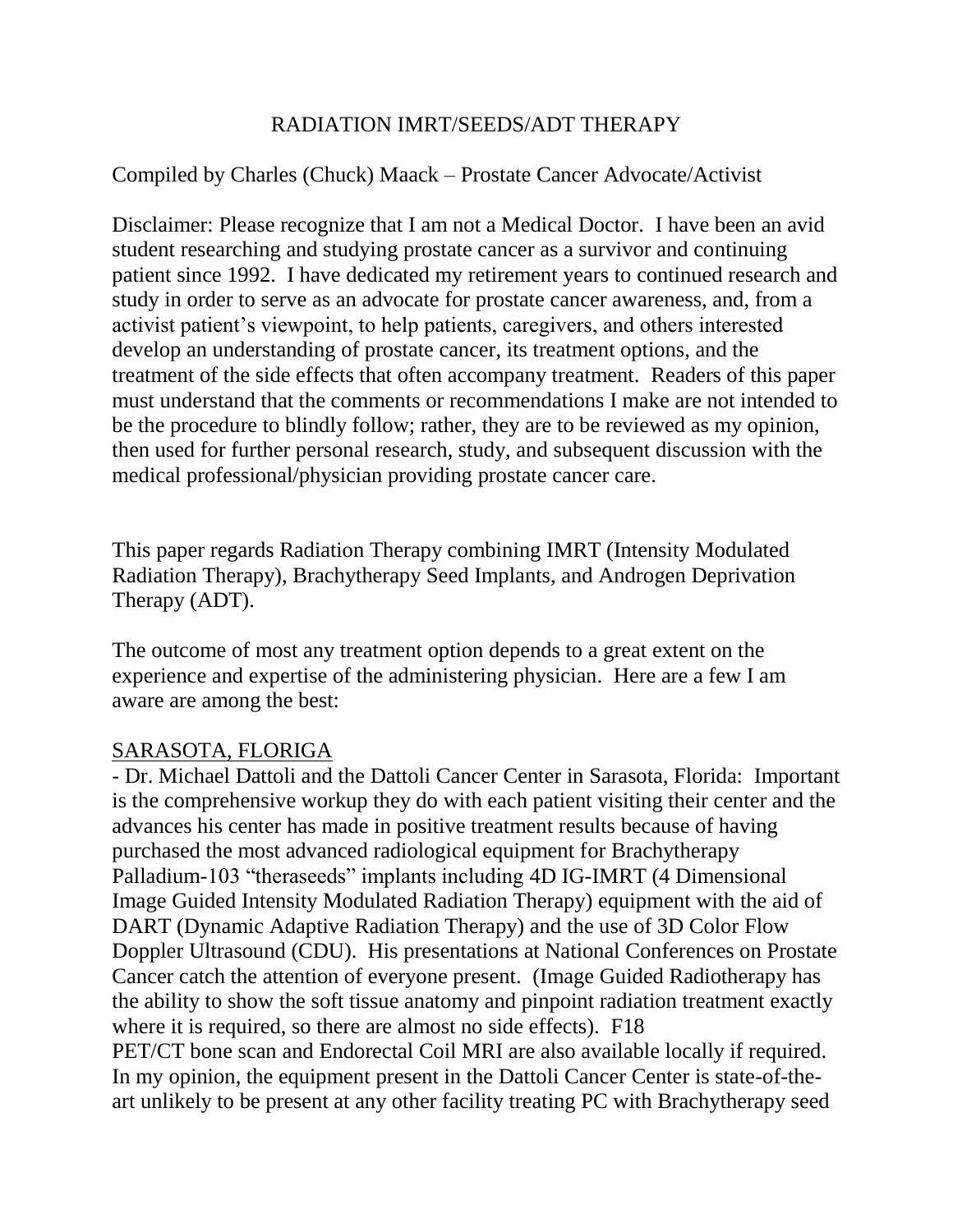implants. And Dr. Dattoli and his staff have proven their expertise with exceptional outcomes. A visit to [www.dattoli.com](http://www.dattoli.com/) should provide you the assurance you might require that if your option choice is brachytherapy seed implants accompanied by IG-IMRT and possibly short term ADT to insure all areas in which PC may be present are attacked, a trip to Sarasota would be an excellent choice. You can either find contact information on the website to discuss your concerns with a representative or you can email Dr. Dattoli's oncology nurse, Jennifer Cash, MS/ARNP/OCN, at [www.brachyrn@aol.com](http://www.brachyrn@aol.com) who offered her consult when I met her and Dr. Dattoli at a conference. I believe they offer support in finding least expensive accommodations while there for treatment and you could also ascertain if your insurance coverage is accepted there (Medicare IS accepted). Dr. Dattoli spoke at a National Conference on Prostate Cancer I attended a few years ago, and what I found interesting was his explanation of why he administers IMRT first, followed by seed implants. He told us to open our hand and visualize the palm as the cancer tumor and our extended fingers as extensions that run out from tumors. IMRT is administered first because it draws those extensions back into the heart of the tumor, thus making the subsequent seed implants targeted to tumors more effective in eradicating the cancer.

### DECATUR, GEORGIA

Another treatment center, Radiotherapy Clinics of Georgia (RCOG), also administer both seed implants and IMRT as part of their procedure. However, as I understand, they administer the seed implants first, and follow-on with IMRT; possibly/probably for the same reasoning as explained above. RCOG uses Iodine-125 seed implants. This center also claims to have an excellent success rate confirmed by many patients from their personal experience. Here is contact info: - Dr. Frank Critz, Radiotherapy Clinics of Georgia (RCOG), Decatur, GA [www.rcog.com](http://www.rcog.com/) (Specializing in ProstRcision).

### CHICAGO, ILLINOIS

Dr. Stanley Liawu, University of Chicago on Southside of City, Telephone 773- 702-6870. His nurse Denise will require answers to several questions prior to assigning an appointment date/time. IMRT/IGRT with Tomotherapy used.

#### CALIFORNIA

- Dr. John Stevenson at the Arnold Palmer Prostate Cancer Center/Eisenhower Hospital in Rancho Mirage. CA

### ARIZONA

- Dr. Scott E. Tropper, 7340 E Thomas Rd, Scottsdale AZ, Phone: 480-945-6896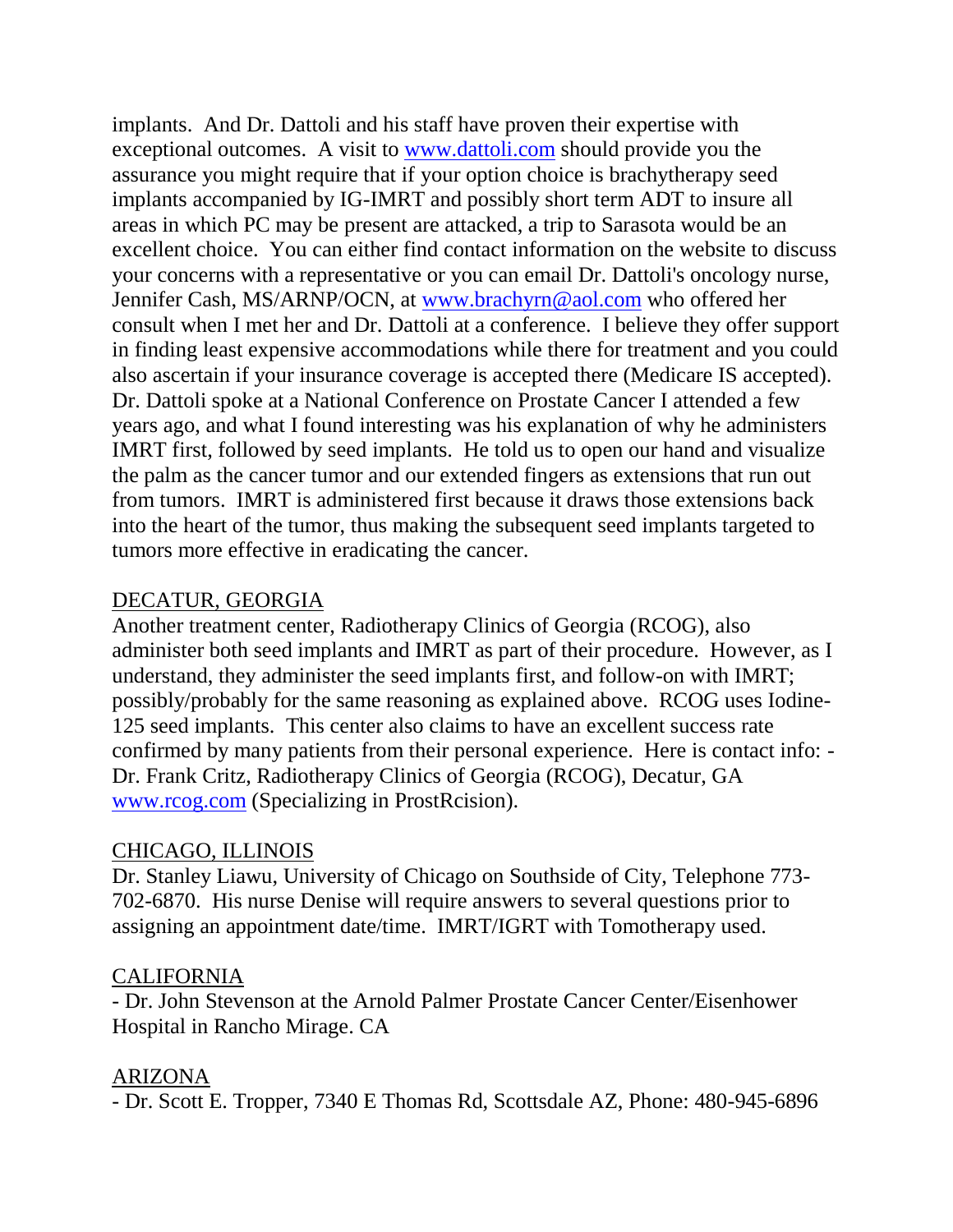- Dr. David Beyer, 8994 E. Desert Cove, Scottsdale, AZ, Phone 602-274-4484

# SEATTLE, WASHINGTON

- Dr. Peter Grimm, Seattle Prostate Institute, Phone 206-215-2480 [http://www.seattleprostateinst.com:80/](http://www.seattleprostateinst.com/)

# SILVER SPRING, MARYLAND

- Dr. Dan Clarke, Maryland Regional Cancer Care (MRCC), 2121 Medical Park Dr., Suite 4, Silver Spring, MD 20902, tel: 301-681-4422, email: [dclarke@mrccnet.com,](mailto:dclarke@mrccnet.com) website: <http://www.marylandcancercare.com/silverspring.htm>

About Seeds: Permanent seed implants involve injecting approximately 100 radioactive seeds into the prostate gland. They give off their radiation at a low dose rate over several weeks or months, and then the seeds remain in the prostate gland permanently. Usually one of three type of seeds are implanted: Cesium 131 provides 90% of its total dosage in just 33 days and has a half life of just 9.7 days; Palladium 103 provides 90% of its total dosage in 58 days and has a half life of 17 days; and Iodine 125 provides 90%of its total dosage in 204 days and has a half life of 60 days.

**NOTE:** When being scheduled for brachytherapy seed implant with any physician, ascertain if stranded-seeds or loose seeds are being implanted. With strandedseeds there is less chance of seed migration. Seed migration can result in ineffective radiation therapy with missed tumors remaining active as well as damage to adjoining tissue.

Every patient considering Brachytherapy seed implant should insure that their administering physician provides a thorough explanation of the procedure, the type of seeds to be implanted, are they single or stranded seeds, the manner in which he provides his protocol (IMRT then seeds, or vice versa, or only seeds and if so why?), and every side effect that you, as the patient, might encounter. If treatment is to be administered at a teaching facility, make certain that only your physician will be administering the procedure.

Of special note for consideration:

**[Additional evidence of the value of brachytherapy + EBRT + ADT in high](http://prostatecancerinfolink.net/2009/07/14/additional-evidence-of-the-value-of-brachytherapy-ebrt-adt-in-high-risk-patients/)risk [patients](http://prostatecancerinfolink.net/2009/07/14/additional-evidence-of-the-value-of-brachytherapy-ebrt-adt-in-high-risk-patients/)**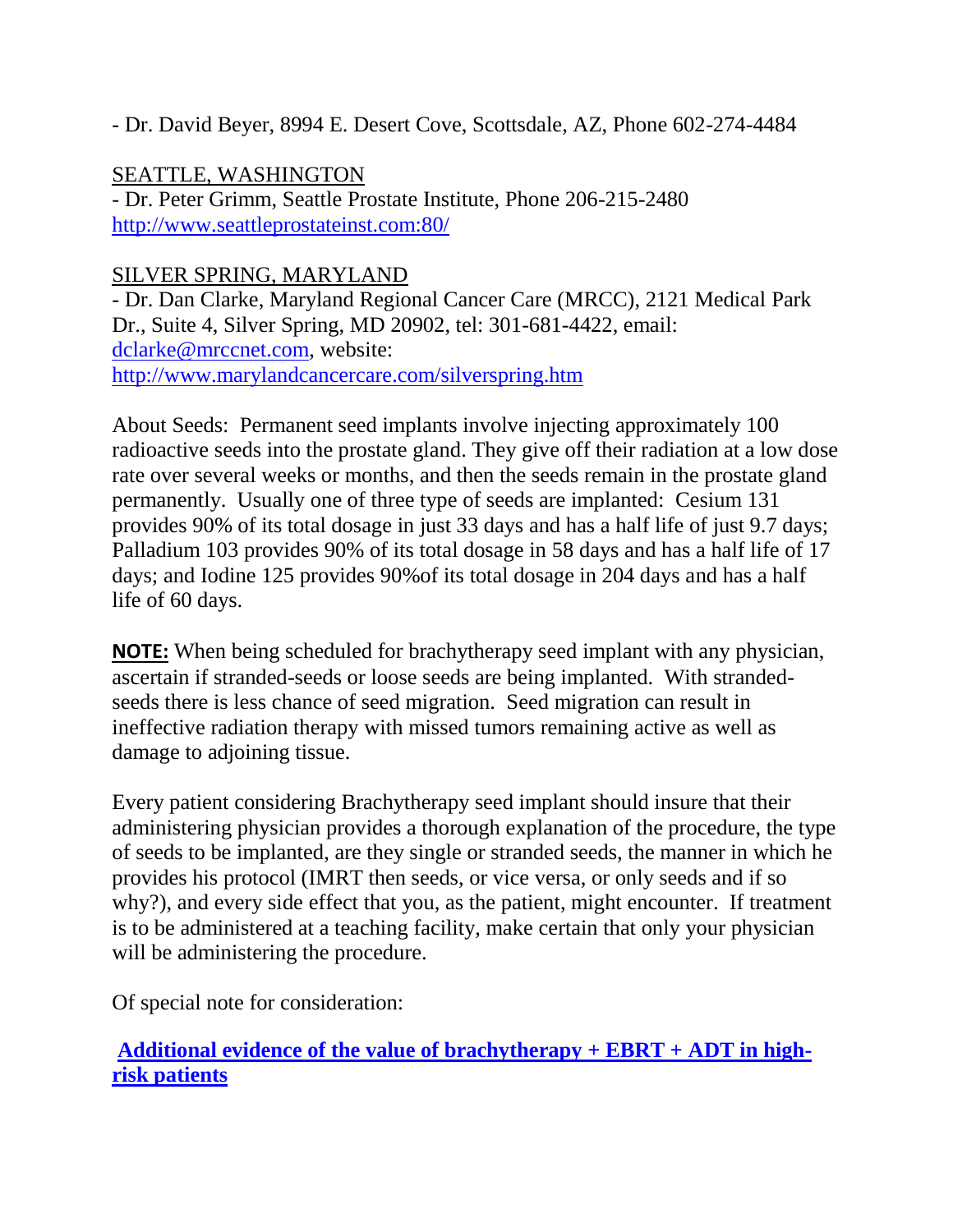Posted on July 14, 2009 by The Prostate Cancer InfoLink Sitemaster

Earlier today we reported data from [a series of patients treated by Stock et al.](http://prostatecancerinfolink.net/2009/07/14/combined-brachytherapy-ebrt-and-adt-for-high-risk-disease/) with brachytherapy + external beam radiation therapy (EBRT) + androgen deprivation therapy (ADT). According to [a HealthDay report published in](http://www.forbes.com/feeds/hscout/2009/07/13/hscout628945.html?feed=rss_forbeslife_health) *Forbes* magazine, a second paper appears to endorse the findings of Stock and his colleagues.

[D'Amico et al.](http://jco.ascopubs.org/cgi/content/abstract/JCO.2008.20.3992v1) have reported on data from 1,342 men with a PSA level > 20 ng/ml, clinical T3 or T4 disease, and/or a Gleason score of 8 to 10. All patients received brachytherapy. They then estimated the risk of prostate cancer–specific mortality after brachytherapy alone or in conjunction with androgen deprivation therapy (ADT), external-beam radiation therapy (EBRT), or both in this high-risk population. It should be clearly pointed out, however, that this study reports retrospective analysis of data from several patient series, and is *not* data from a randomized clinical trial.

They showed that, despite higher baseline probabilities of prostate cancer-specific mortality, after a median follow-up of 5.1 years:

- There was a significant reduction in the risk of prostate cancer-specific mortality in men treated with brachytherapy  $+$  ADT  $+$  EBRT as compared with neither.
- When compared with brachytherapy alone, a significant decrease in the risk of prostate cancer-specific mortality was *not* observed in men treated with either supplemental ADT or EBRT.
- There was a near-significant reduction in the risk of prostate cancer-specific mortality in men treated with tri- as compared with bimodality therapy.

The authors conclude that, "Supplemental [ADT] and EBRT but not either supplement compared with brachytherapy alone was associated with a decreased risk of prostate cancer-specific mortality in men with high-risk prostate cancer.

"Despite the increasing numbers of men worldwide who choose to undergo brachytherapy alone for their high-risk prostate cancer, the evidence supporting this treatment method alone based on survival data from randomized trials is lacking," Dr. Anthony D'Amico stated in a news release from Brigham & Women's Hospital in Boston.

"In order to get the highest cure rate for men with high-risk prostate cancer, it appears that 5 weeks of external beam radiation and at least 4 months of hormonal therapy should be added to brachytherapy," he added. BUT, please note the